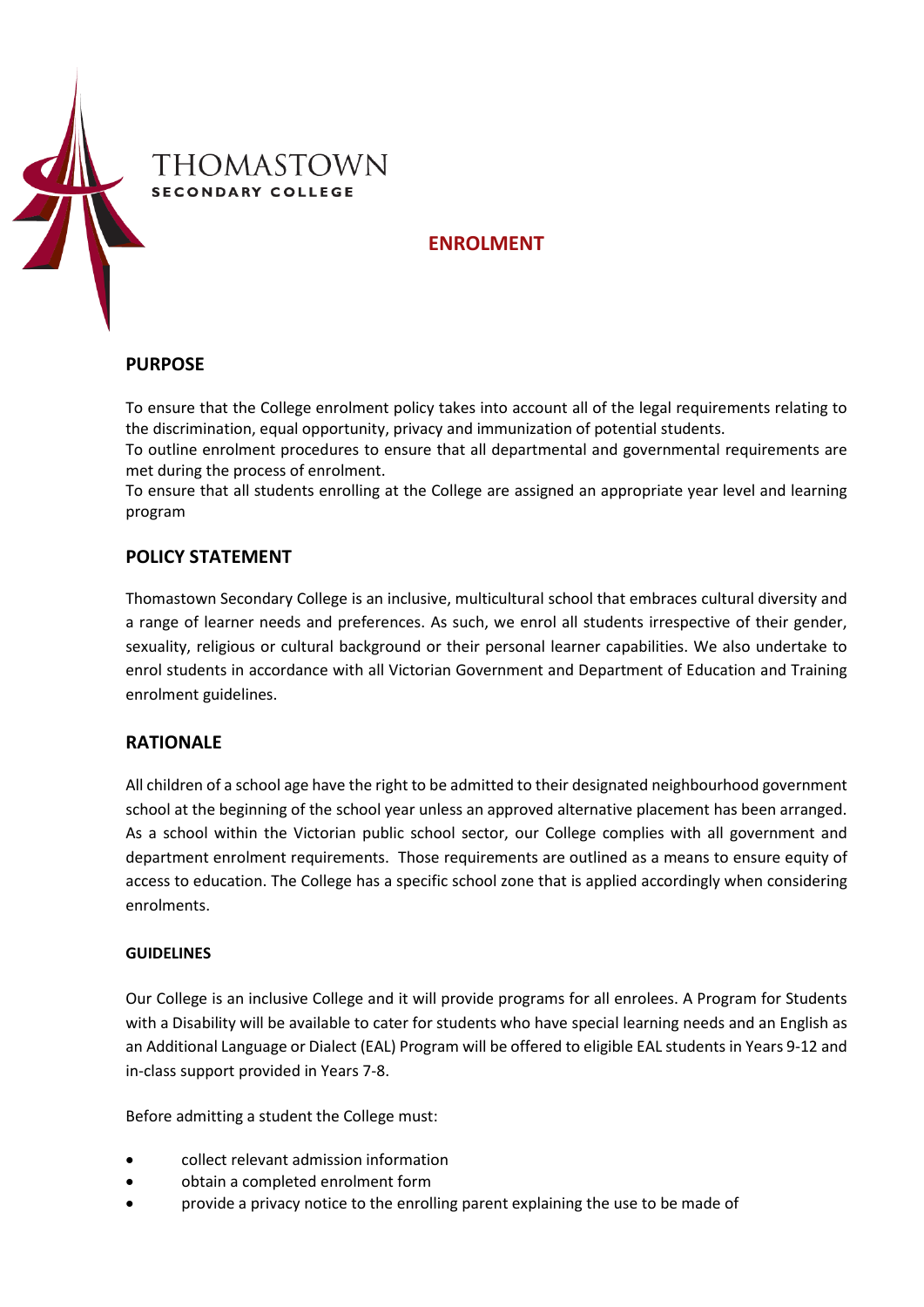admission information. For sample notices see**:** Privacy withi[n Department resources](http://www.education.vic.gov.au/school/principals/spag/participation/Pages/admission.aspx#2)

#### **For admission, all applicants must be:**

- an Australian citizen, or a student with relevant specified visas or [Immicard](https://www.border.gov.au/Trav/Refu/Immi) see **:** [International](http://www.education.vic.gov.au/school/principals/spag/curriculum/pages/program.aspx)  [Student Program](http://www.education.vic.gov.au/school/principals/spag/curriculum/pages/program.aspx)
- deemed eligible and approved for enrolment by the principal or relevant regional director

During enrolment a senior staff member will ascertain an appropriate year level and learning program through an enrolment interview with all new students and a parent or a caregiver.

If the student is deemed to be an English as an Additional Language student, the required EAL Faculty enrolment form will be completed and 2 copies distributed; one to the enrolments officer, the other to the EAL Domain Leader (see Appendix A)

If the student is deemed eligible for disability support, the relevant information and documentation from the previous school the student attended will be forwarded to the Special Needs Coordinator.

An enrolment register will be maintained and a dedicated member of the College office staff will keep the enrolment register up to date. Changes to the register will be made on a weekly basis to reflect current student numbers and movement of students into and out of the College. Student destinations will be tracked.

International students will be enrolled in a manner consistent with the guidelines for enrolment of international students of the Department of Education and Early Childhood Development. (see Links & Appendices for further information)

## **Age eligibility and approval requirements**

Regulations establish the minimum and maximum ages for enrolment in government schools.

Schooling is compulsory for students aged from 6 – 17 years unless an exemption from attendance has been granted. For exemption categories and process see: [Attendance](http://www.education.vic.gov.au/school/principals/spag/participation/Pages/attendance.aspx)

The following arrangements apply to new enrolments that either:

- can be made by principals without further approval, or
- require regional office or other approval

## **Principal responsibility**

The Principal has the responsibility to ensure eligibility and approve the admission of individuals who:

- are of compulsory school age, those aged between 6 and 17 years who:
- are under 18 years of age as at 1 January of the year of enrolment
- are 18 years of age on or after 1 January of the year of enrolment, provided they are studying an accredited senior secondary course
- are 19 at any time during the year of enrolment, provided they are completing an accredited senior secondary course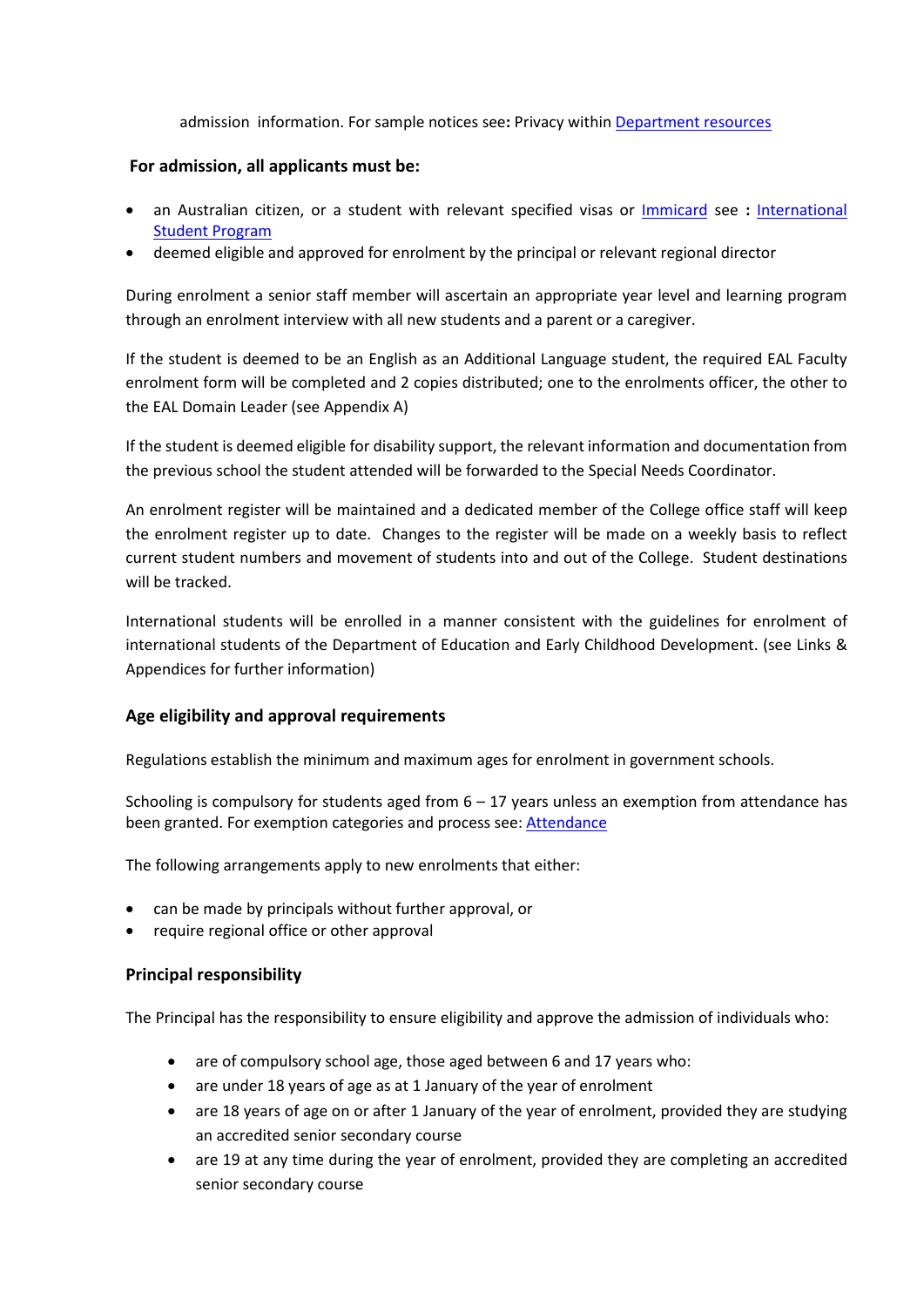- are 20 years of age or over at any time during the year of enrolment, and satisfy **each of the following criteria:** 
	- $\triangleright$  residence if using public transport, or a school bus in the case of travel to a nongovernment school enrolled only in an accredited senior secondary course
	- $\triangleright$  enrolled or seeking enrolment in a school outside the metropolitan area
	- $\triangleright$  there is not a TAFE or other provider through which the person could reasonably study the course by correspondence or other method, including the Distance Education Centre Victoria
	- $\triangleright$  there is no TAFE or other provider offering an accredited senior secondary course within 45 minutes travelling time from the student's

## **Information required for admission**

The College will use the Department enrolment forms available on CASES21 and gather all relevant information from the enrolling family.

*See Links and Appendices for further information required for admission.*

# **LINKS AND APPENDICES**

Links which are connected with this policy are:

- [DET Enrolment Policy](http://www.education.vic.gov.au/school/principals/participation/Pages/enrolment.aspx)
- [DET Enrolment of International Students Policy](http://www.education.vic.gov.au/school/parents/primary/Pages/international.aspx)
- [DET Admissions Policy](http://www.education.vic.gov.au/school/principals/spag/participation/Pages/admission.aspx)
- [DET Attendance](http://www.education.vic.gov.au/school/principals/spag/participation/Pages/attendance.aspx) Policy

Appendices which are connected with this policy are:

• Appendix A – EAL Enrolment form

# **REVIEW CYCLE**

This policy was last updated on 17/06/19 and is scheduled for review on June 2020.